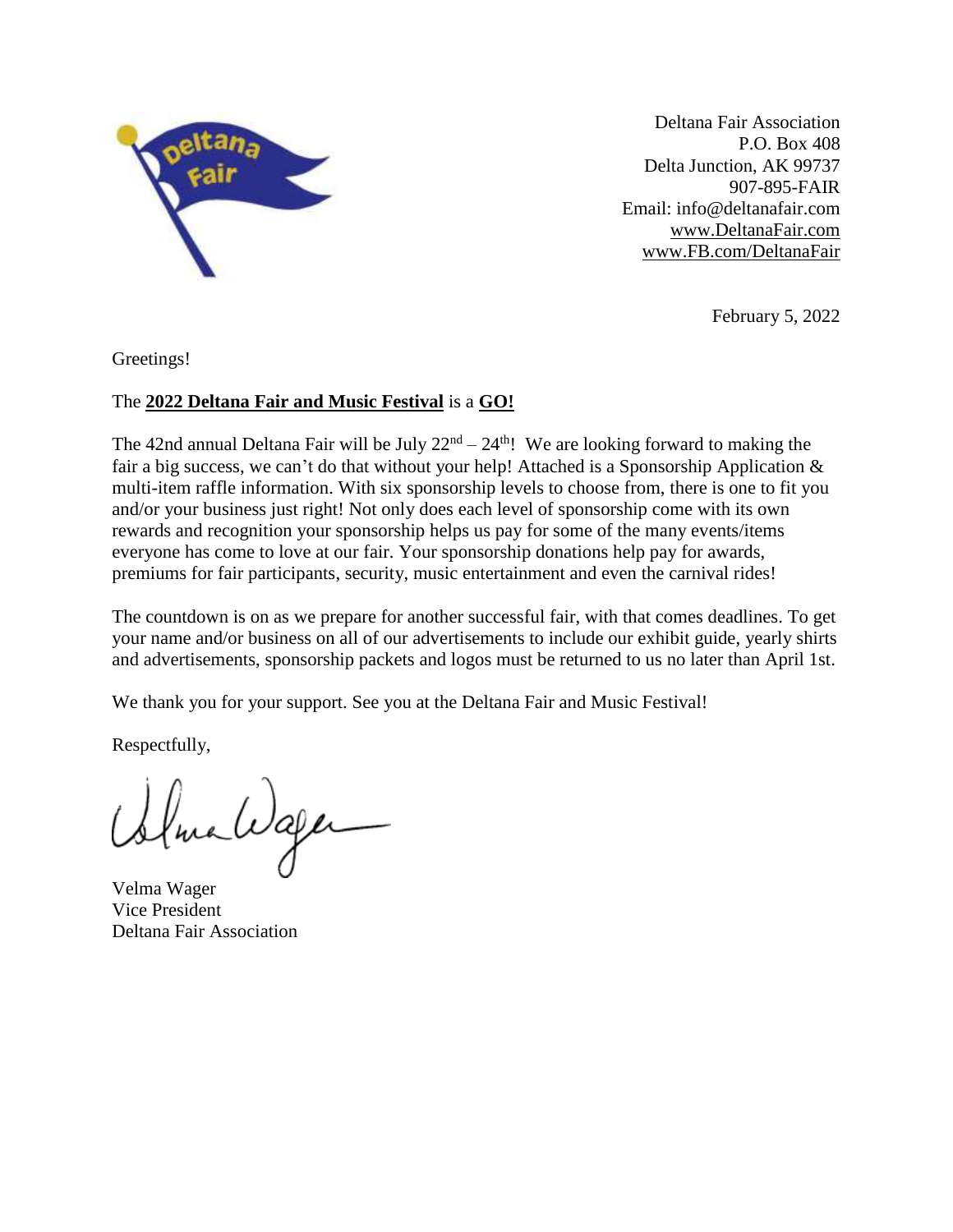## **Sponsorship Levels**

#### **Fair Overall Sponsor - \$5,000 & over**

• Sponsor's name used in conjunction with the Deltana Fair's name in all advertising (TV  $\&$ Radio) business name/company logo will appear on the Fair shirts (if received by June 1st)

- Promotion of all business materials during the parade and fair (if provided)
- $\bullet$  Color ad in the fair schedule and in the exhibit guide (if received by April 1st)
- Logo of Sponsor on website **(please email your logo to info@deltanafair.com)**
- Banner on main gate (if provided)
- 5 x three-day passes

#### **Best of Show - \$3,000 to \$4,999**

- Business name/company logo will appear on the Fair shirts (if received by June 1st)
- Color ad in the fair schedule and in the exhibit guide (if received by April  $1<sup>s</sup>$ )
- Banner on main gate (if provided)
- Logo of Sponsor on website **(please email your logo to info@deltanafair.com)**
- 4 x three-day passes

#### **Blue Ribbon - \$1,000 to \$2,999**

- Business name/company logo will appear on the Fair shirts (if received by June 1st)
- Color ad in exhibit guide (if received by April 1st)
- Banner on main gate (if provided)
- Logo of Sponsor on website **(please email your logo to info@deltanafair.com)**
- 3 x three-day passes

#### **Red Ribbon - \$500 to \$999**

- Business name will appear on the Fair shirts (if received by June 1st)
- Banner on main gate (if provided)
- Name of Sponsor on website
- 2 x three-day passes

#### **Yellow Ribbon - \$250 to \$499**

- Business name will appear on the Fair shirts (if received by June 1st)
- Banner at the main gate (if provided)
- Name of Sponsor on website
- 1 x three-day passes

#### **Friends of the Fair - \$150 to \$249**

- Business name will appear on the Fair shirts (If received by June 1st)
- Name of sponsor on website
- 

• 1 x three-day pass **Logo requirements** ~ Pleas make sure your business name/company logo files are 300dpi or higher .png, .pdf or .jpg file. Also please include both a <u>full color</u> file and a single color file of your business name / company logo.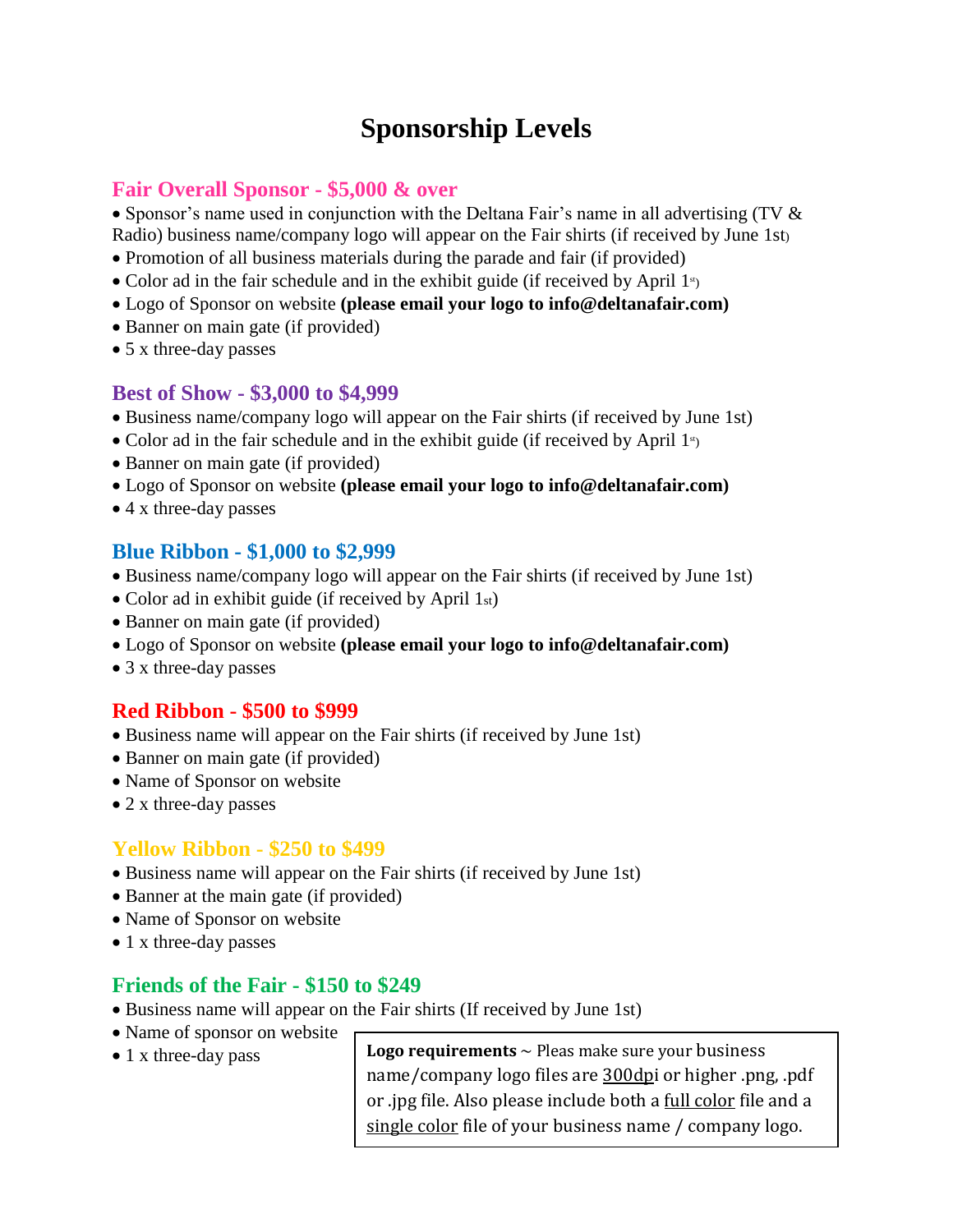

Deltana Fair Association P.O. Box 408 Delta Junction, AK 99737 907-895-FAIR Email: info@deltanafair.com www.DeltanaFair.com [www.FB.com/DeltanaFair](http://www.fb.com/DeltanaFair)

# **2022 Deltana Fair Sponsorship Form**

**To get on all advertisement sponsorships & logos needs to be in no later than April 1st**

Please complete this form and return with payment to the address above.

|                                                             | Phone: $\frac{1}{\sqrt{1-\frac{1}{2}} \cdot \frac{1}{2}}$ |
|-------------------------------------------------------------|-----------------------------------------------------------|
| <b>Business Name:</b>                                       |                                                           |
| Mailing Address:                                            |                                                           |
|                                                             | Website:                                                  |
| <b>Sponsorship Level Requested:</b>                         |                                                           |
| $\Box$ Fair Overall Sponsor ~ \$5000+                       |                                                           |
| <b>Example 1</b> Best of Show $\sim$ \$3,000 to \$4,999     |                                                           |
| <b>Blue Ribbon</b> $\sim$ \$1,000 to \$2,999                |                                                           |
| $\Box$ <b>Red Ribbon ~</b> \$500 to \$999                   |                                                           |
| $\Box$ Yellow Ribbon ~ \$250 to \$499                       |                                                           |
| $\Box$ Friends of the Fair ~ \$150 to \$249                 |                                                           |
| $\Box$ Yes, I will provide a banner for display at the Fair |                                                           |

Signature: